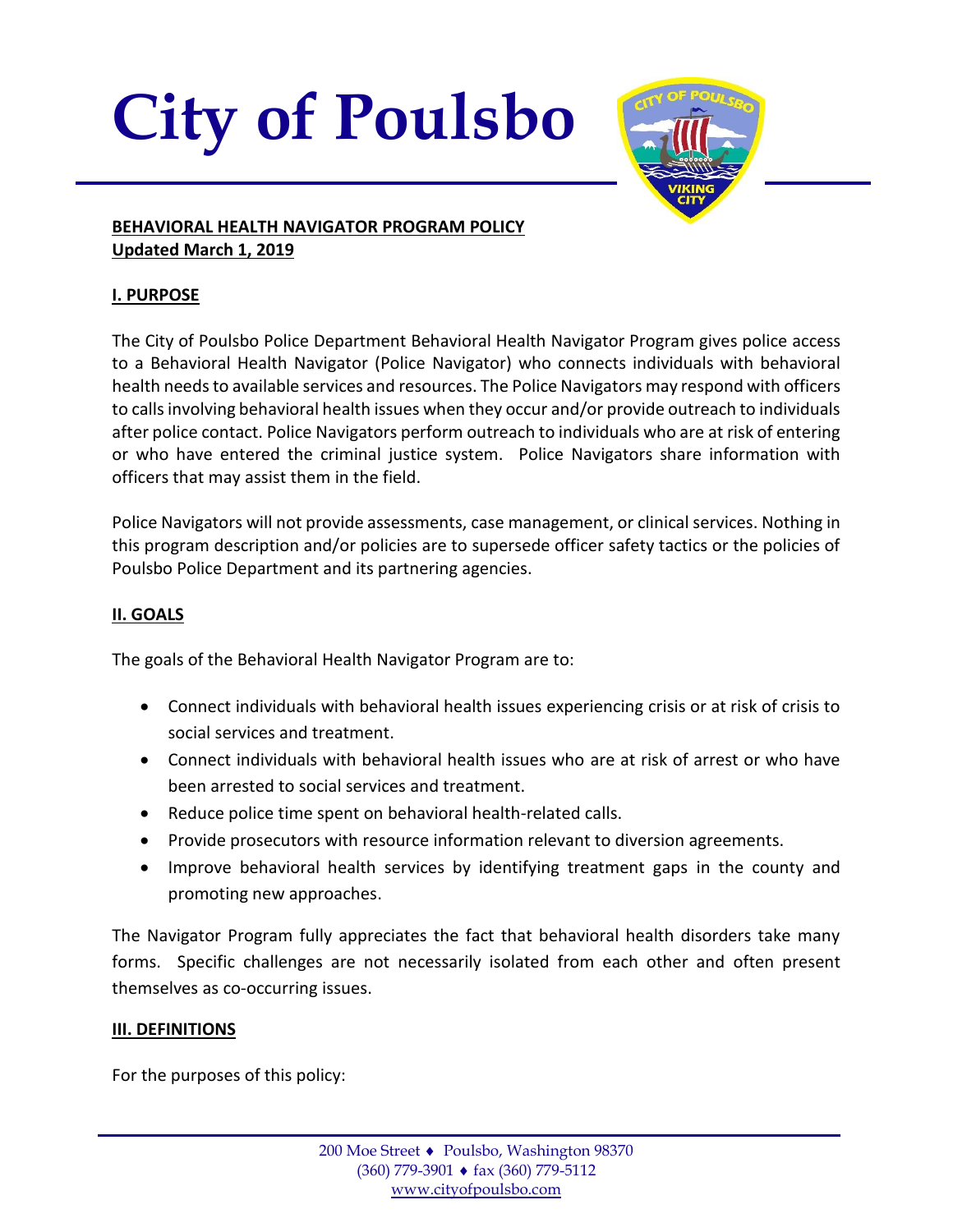**"Behavioral Health"** (as defined by WAC 182-538A-050) includes mental health, substance use disorders and conditions, and benefits related to treatment.

**"Behavioral Health Crisis"** (as defined by WAC 182-538C-050) means an actual or perceived urgent or emergent situation that occurs when (a) an individual's stability or functioning is disrupted; and (b) there is an immediate need to resolve the situation to prevent (i) a serious deterioration in the individual's mental or physical health; or (ii) the need for referral to a significantly higher level of care.

**"Behavioral Health Issues**" (BHI) refers to behavior that suggests sensory, mental, or physical impairment as a result of mental illness and/or co-occurring issues.

**"Crisis Intervention Officers"** (CIOs) are officers and deputies in Kitsap County who are designated by their agency in accordance with state law and department policies as being certified CIOs.

**"Mental Health Professional"** (MHP) (as defined by WAC 182-538A-050) means a psychiatrist, psychologist, psychiatric nurse, social worker or other mental health professionals.

**"Behavioral Health Navigator"** (Police Navigator) is a Mental Health Professional or an individual with a minimum of two years of professional experience working with people with BHI who assists police by connecting people to behavioral health resources and services. Navigators also work with family members of people with BHI, caregivers, service providers, prosecutors, defense attorneys, and court personnel to share resource information and promote access to care. Navigators do not perform mental health treatment services, are not medical providers, and do not perform assessments or provide clinical services.

**"Navigator Team"** refers to people working with or within the City of Poulsbo to direct and implement the Navigator Program. The Navigator Team consists of Police Navigators, participating Crisis Intervention Officers, the Administrative Services Manager of the Poulsbo Police Department and the Program Manager.

#### **IV. PROGRAM COMPOSITION**

The Navigator Program is a City of Poulsbo Police Department program. It is shared with several police agencies throughout Kitsap County.

A. Position Descriptions

**1. Behavioral Health Police Navigator**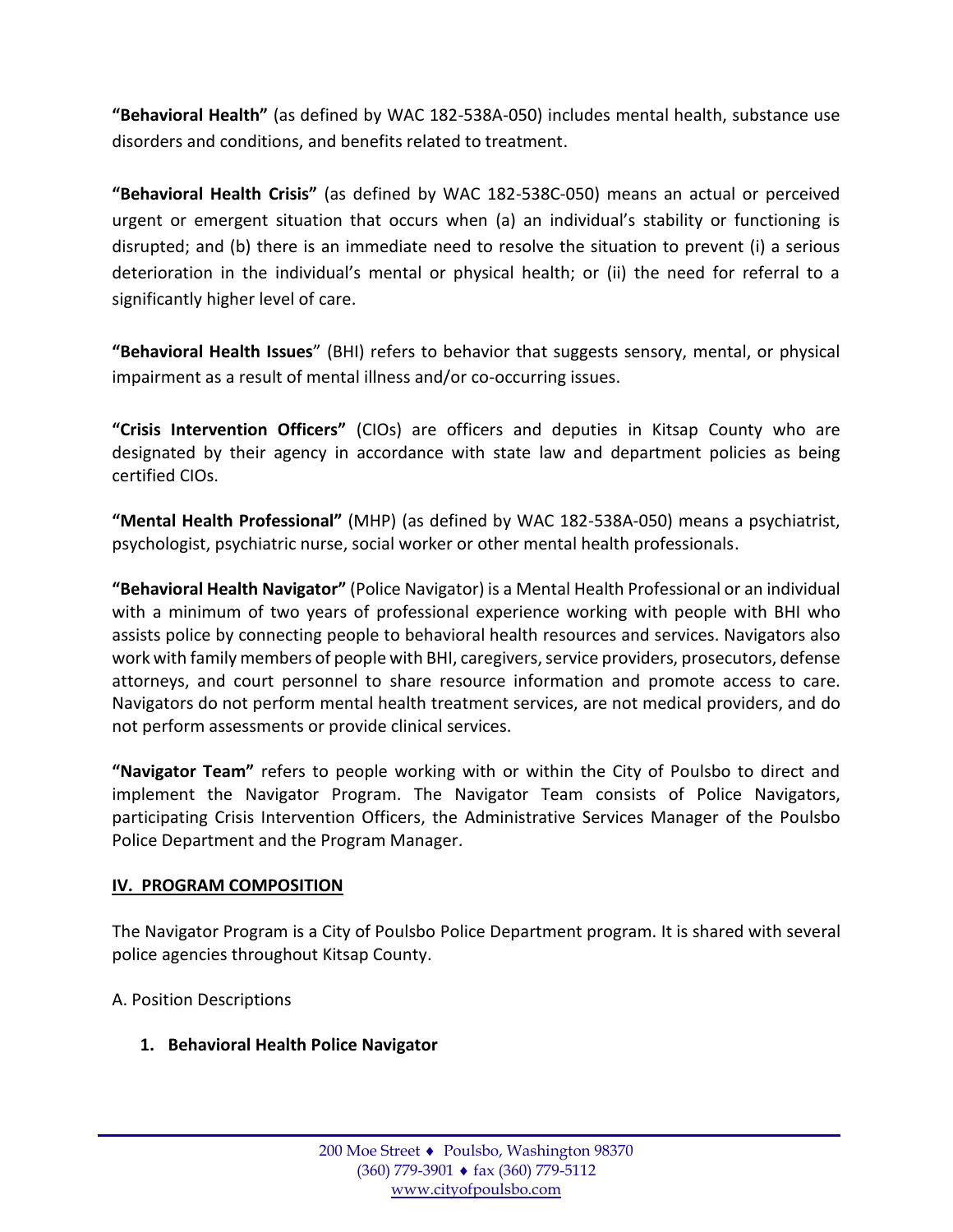- Police Navigators facilitate access to resources and care providers.
- Police Navigators improve communication between police and service providers.
- Police Navigators assist officers with information pertaining to community resources.
- Police Navigators work with family members of people with BHI, caregivers, service providers, prosecutors, defense attorneys, and court personnel to share resource information.
- Police Navigators will not provide assessments, case management, or clinical services.
- Police Navigators work collaboratively with CIOs and at the direction of CIOs when they are in the field.

#### **2. Project Manager**

- The Project Manager oversees functions related to the Navigator Program as a whole.
- The Project Manager serves as a point person in the community for overall Navigator Program related issues, organizes internal and external meetings related to the Program.
- The Project Manager aligns the Navigator Program with the work of community/agency partners and creates online and written material about the Program in consultation with the Poulsbo Police Department.
- The Project Manager works with prosecutors, defense attorneys, and court personnel to share resource information and to aid with Navigator Program development.
- The Project Manager engages in fundraising and grant writing related to the Navigator Program.
- The Project Manager collects, analyzes and presents data related to the Navigator Program.
- The Program Manager advocates for improvements in the behavioral health service system.

#### **3. Administrative Services Manager**

- The Administrative Services Manager oversees the day-to-day operations of the Navigator Program, to include supervision of the Police Navigators and adherence to CJIS and Poulsbo Police Department policies.
- The Administrative Services Manager works with Police Navigators to ensure they have the tools they need to work effectively and that operational problems are addressed.
- The Administrative Services Manager coordinates the Police Navigator activities with partnered agencies.

## **V. REFERRALS TO NAVIGATOR**

Officers are encouraged to refer individuals to the Police Navigators, both to connect them to services and to share information that may improve access to care.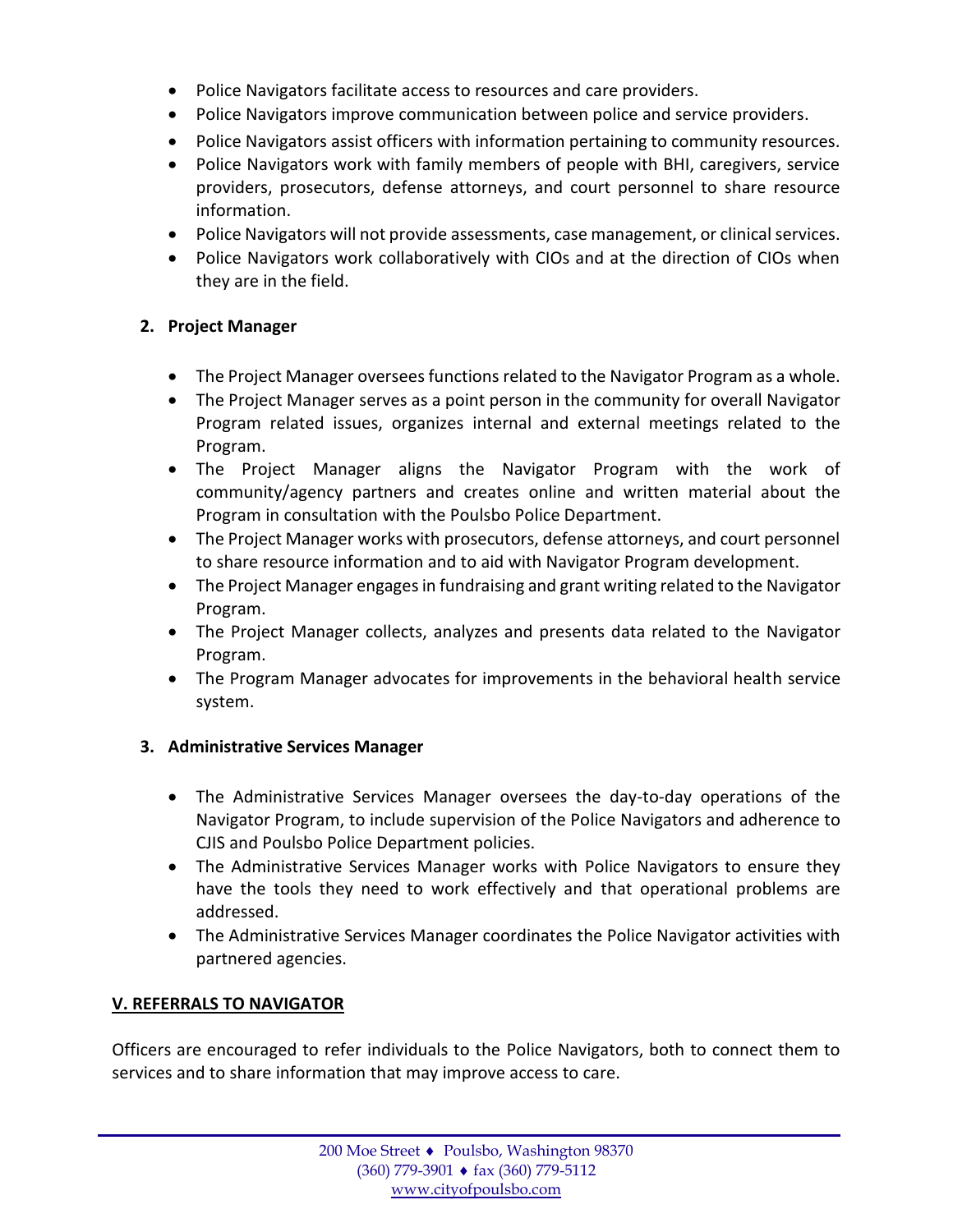Officers may refer any individual with BHI to a Police Navigator, either directly or through a CIO. Police Navigators will not be available to follow up to all referrals, outreach is based in part upon Police Navigator availability. Priority is given to individuals with BHI who are at risk of behavioral health crisis or arrest and/or have repeated contact with police. Referral requests will be acknowledged within 48 business hours by a Police Navigator.

It is preferable that referrals to a Police Navigator be done, in writing, submitted to the agency's assigned Navigator via email to their City of Poulsbo employee email address. The email should only include (i) Case number and (ii) Indication of Time Sensitivity (if relevant); no other identifying information should be sent via email.

Officers may also request assistance from a Police Navigator, in person, by phone, or by bringing a police report to his/her attention.

Direct referrals to a Police Navigator will only be accepted from partnering law enforcement agencies and/or prosecutors within Kitsap County.

## **VI. REPORTING**

Police Navigators will document all their outreach, follow-up and other contacts as supplemental reports in the iLeads Records Management System. The supplemental reports will correspond with the original report that generated the referral.

Police Navigators will complete a "Grant Reporting Form" for every individual to whom they are referred to through the Program. These forms will then be forwarded to the Program Manager at the completion of each month for a data compilation to satisfy grant reporting requirements. These forms will not provide any contact identifying information yet will provide the Program Manager with reporting navigator name, case report number, month of navigation contact, insurance information (when available) and resources referred to.

Police Navigators will not record or retain health care information from health care providers or from third-party sources (ie...family).

Police Navigators will notify the WA State Department of Social and Health Services (DSHS) when there is reasonable cause to believe that abandonment, abuse, financial exploitation, and/or neglect of a vulnerable adult has occurred. Police Navigators will also communicate the reported situation to their agency CIO.

Police Navigators will notify the WA State Department of Children, Youth and Families, Child Protective Services (CPS) when there is reasonable cause to believe that abuse or neglect of a child has occurred. Police Navigators will also communicate the reported situation to their agency CIO.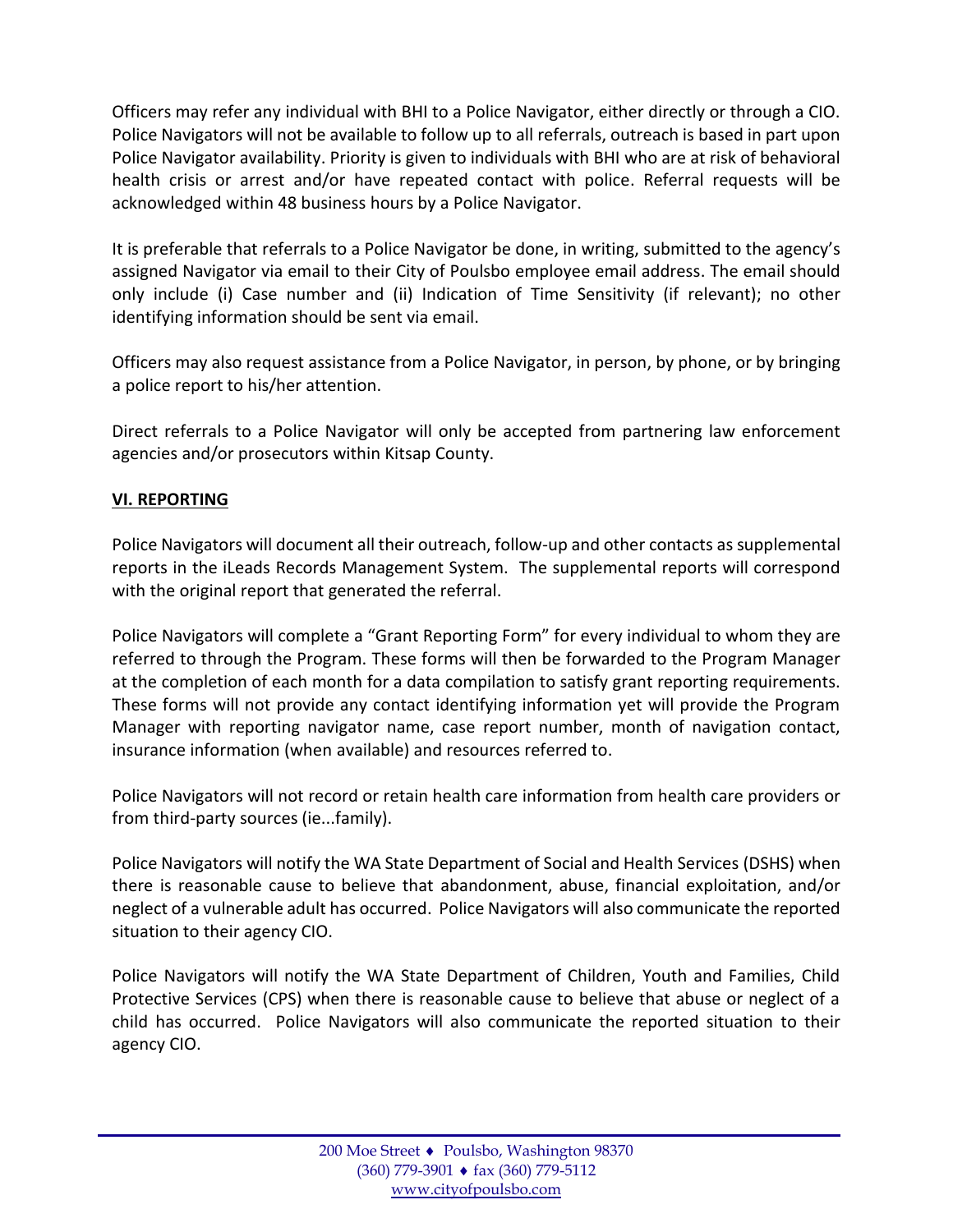Police Navigators will be required to fully cooperate with law enforcement agency personnel and prosecutors in the event the Police Navigator is a witness or obtains information necessary for the identification, apprehension, and prosecution of any person involved in a crime while providing services pursuant to this policy.

## **VII. COMMUNICATION, INFORMATION SHARING**

Messages to the Police Navigators are to be sent through the City of Poulsbo email system.

- Officers are encouraged to send messages about individuals they encounter that might benefit from having communication with a Police Navigator.
- Officers are encouraged to send information to Police Navigators about attempts made to connect individuals to resources (both successful and unsuccessful).

Transitory notes may be taken in order to accurately document navigator outreach efforts. Once the supplemental report is completed, the corresponding transitory notes are to be destroyed.

Police Navigators will have access to police records only within CJIS secured locations while working within program police agencies. Navigators will only access those records which are directly relevant to their work within the Navigator Program, will not access such records from non-CJIS secured locations and are prohibited from removing such records from their secured locations.

## **VIII. NAVIGATOR OUTREACH, UNIFORM STANDARDS**

Police Navigators may respond to dispatched calls with CIO officers, accept referrals for outreach from partnered law enforcement agencies and/or the prosecutor in the scope of the program as described herein, along with the applicable policies and procedures of the program and the Poulsbo Police Department.

Police Navigators will request that CIO officers call in to Kitsap 911 with their Unit Number and Designator when partnering in the field.

In their effort to connect individuals to services and support continuity of care, Police Navigators may meet with inmates at the Kitsap County Jail. Police Navigators will advise the Lieutenant on duty at the Kitsap County Jail prior to any visit with an inmate. All Police Navigators will receive jail security training and all visits will follow jail protocol. Meeting locations will be determined by corrections officers.

No outreach will be done in private homes or remote locations without an officer present.

Police Navigators shall be readily identifiable as Poulsbo Police Department employees (uniform jacket, department identification and ballistic vest) anytime they are riding in a patrol vehicle,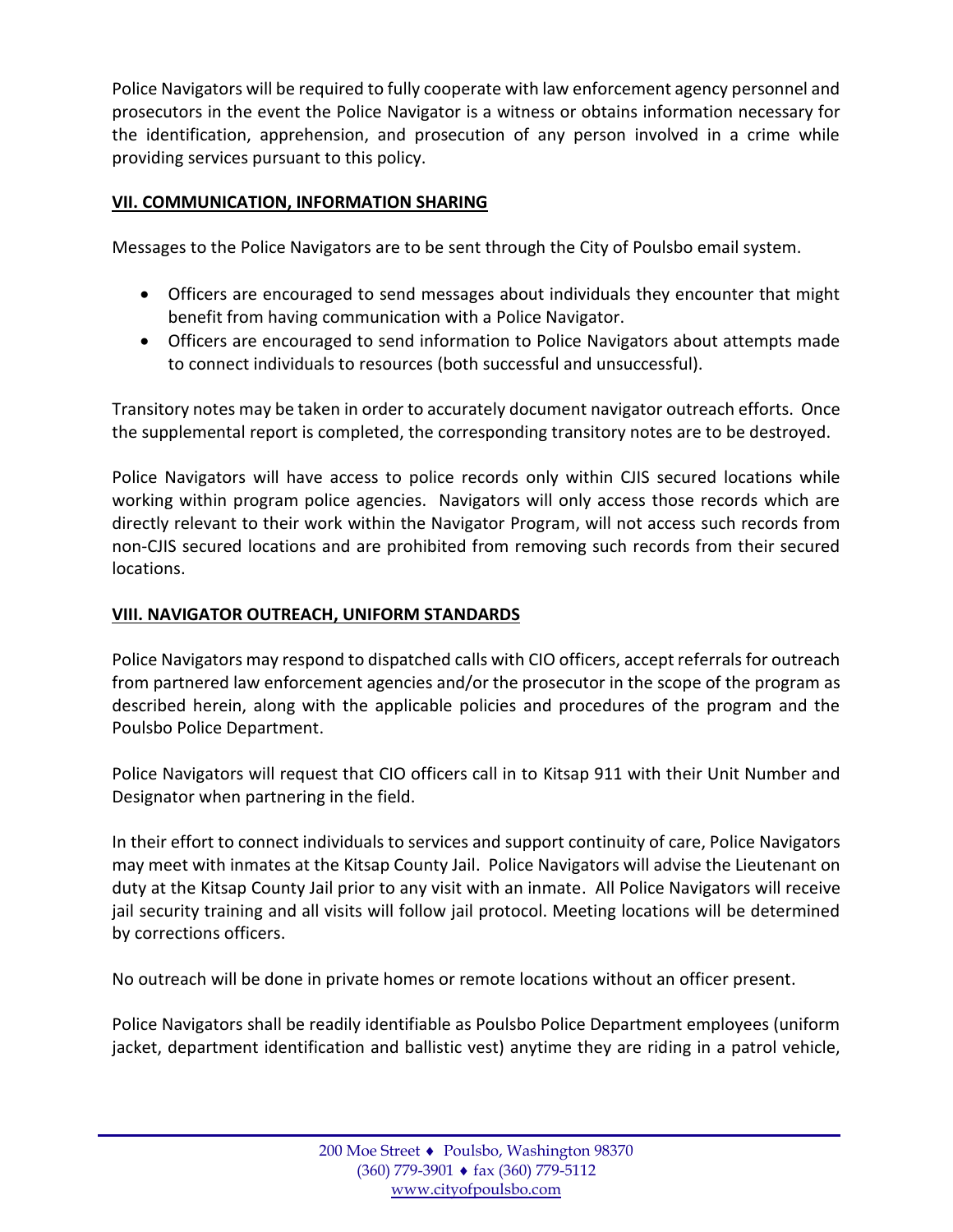making contacts in the field while working with an officer, or at any other time the Police Navigator and/or CIO determine that a significant safety concern exists.

It is also understood that certain contacts made by the Police Navigators may be more effective when they are not readily identifiable as a police department employee. In these cases, Police Navigators are permitted to use discretion on their appearance after a consultation to assess the potential for danger has occurred with the CIO or another available officer.

Police Navigators may work in partnership with other agencies and service providers if approved by the Program Manager and the Administrative Services Manager of the Poulsbo Police Department. The City of Poulsbo may contract with outside agencies and service providers to enhance the Navigator Program.

All Police Navigator outreach will be documented in the form of a supplemental report in iLeads Records Management System within 48 business hours.

## **IX. NAVIGATOR BACKGROUND CHECK, TRAINING**

All Police Navigators will undergo a pre-employment background check (including a Washington State Patrol check, personal history statement, investigation by a background investigator, and polygraph exam).

All Police Navigators will successfully complete CJIS security and ACCESS training within the first six months of employment and maintain that certification while employed as a Navigator.

All Police Navigators will receive Crisis Intervention Training and Washington State Department of Health approved suicide prevention training within the first three months of employment.

All Police Navigators will receive orientation training at Kitsap 911.

All Police Navigators will receive jail security training from Kitsap County Sheriff's Office.

All Police Navigators will be trained to use a police radio by a Crisis Intervention Officer.

All Police Navigators will be trained in the use of the iLeads Records Management System by a Crisis Intervention Officer.

All Police Navigators will receive training in Public Records Act requirements.

Police Navigators will comply with all City of Poulsbo employee policies, rules, requirements and expectations, along with all the Poulsbo Police Department Policies and Procedures.

The Program Manager and Administrative Services Manager will identify training that will enhance the Police Navigators ability to perform duties. In addition, the Police Navigators will